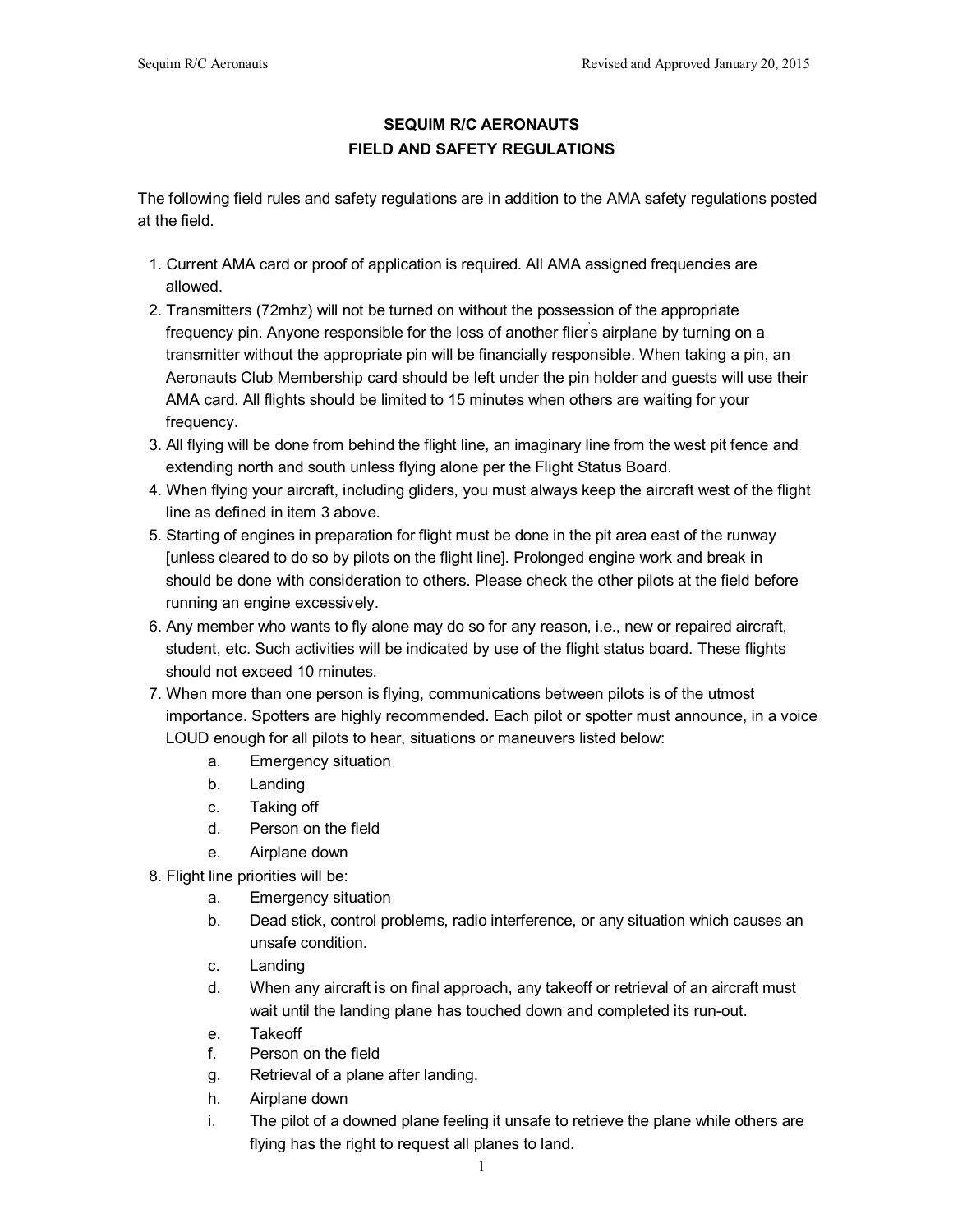- 9. Pilots wishing to make touch and go landings will do so with no more than one additional aircraft flying. Touch and go landings will be conducted using the AMA landing pattern.
- 10. Aerobatics and low passes will be performed on the river (west) side of the runway, unless otherwise approved by the club Safety Officer.
- 11. All club members in good standing who are qualified pilots will enforce all club and AMA safety rules and regulations.
- 12. Engine noise All engines will meet the club regulations of 94db at 25 feet. The measurement will be taken on the downwind side of the aircraft, perpendicular to the propeller over a grass surface and at full throttle. The meter set on  $\hat{A}$ , slow response, held 12" above the ground. Aircraft not meeting these specifications will not be allowed to fly.
- 13. Taxing:
	- a. You may taxi inside the pit area only with physical control of the aircraft (holding the tail).
	- b. The pilot may taxi without physical control from the pit exit or the flight line to the point on the runway where takeoff will begin, which point must be north of all pilots on the flight line (if taking off to the north).
	- c. After landing, the pilot may taxi the plane to the pilot' s location on the flight line, where the engine will be shut down and the plane taken manually to the pit area.
- 14. There will be no consumption of alcoholic beverages by anyone actively flying or assisting at the flying site. Additionally, no person will be allowed to fly if they are currently exhibiting the indications of use or effects of use of alcohol and/or drugs of any kind.
- 15. Penalties for gross violations of the safety rules will be determined by the club as specified in the Bylaws.
- 16. Pilot qualifications:
	- a. New members must be qualified by a club instructor or Board of Directors authorized pilot before being allowed to fly alone.
	- b. The club trainers are to be used by the club instructors only.
	- c. Any beginning flyer must have a qualified instructor or Board of Directors qualified pilot with him/her, using a <sup>"</sup>buddy box<sup>"</sup>, during all flying of any model at a designated club field until an instructor signifies that the student is satisfactorily qualified to solo, and does so successfully.
	- d. Instructors who qualify pilots will notify the club President, and the qualified pilot will receive their wings at the next meeting.
	- e. Qualifications well be the prescribed flight test, satisfying the instructor that the pilot can fly the plane in a safe manner, and is aware of the field and safety rules.
	- f. Pilots who have not qualified CANNOT FLY ALONE at any time.
- 17. Flight Instructors:
	- a. Are selected by the membership
	- b. Instruct unqualified pilots
	- c. Inspect new aircraft for safety
	- d. Give flight test to members seeking their wings
	- e. Assist members in any phase of the hobby
	- f. Teach field and safety rules
- 18. Animals of members and guests will not be allowed in the flying area or any part of the pit area. Aforesaid animals shell be tethered or leashed and limited to the area behind the